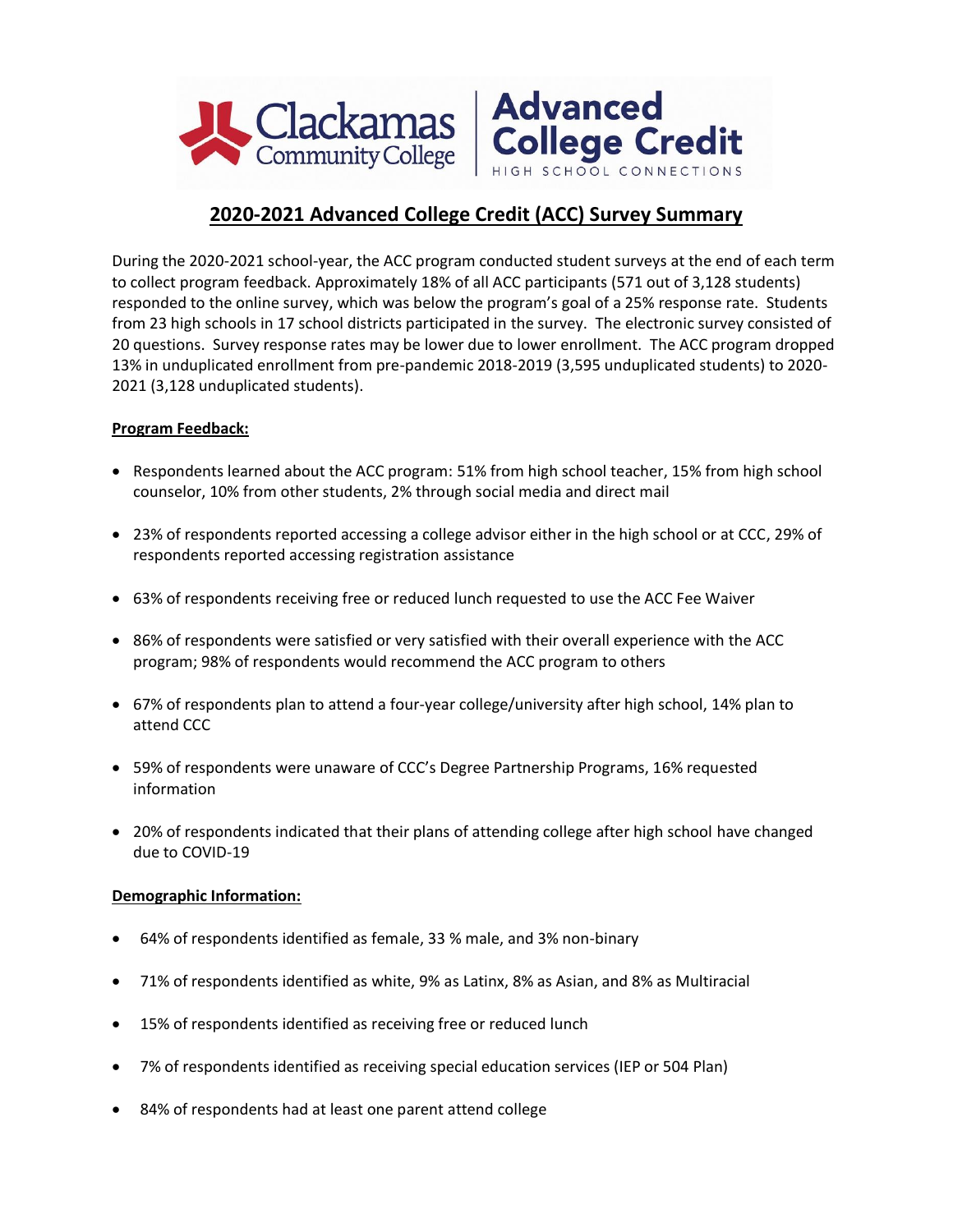## **Below are key survey responses:**

| <b>Question</b>                                                              | Verv<br><b>Satisfied</b> | <b>Satisfied</b> | <b>Neutral</b> | <b>Dissatisfied</b> |
|------------------------------------------------------------------------------|--------------------------|------------------|----------------|---------------------|
| How satisfied were you with your overall<br>experience with the ACC program? | 28%                      | 58%              | 13%            | 1%                  |

| <b>Question</b>                                | Yes       | No        |
|------------------------------------------------|-----------|-----------|
| Would you recommend the ACC program to others? | 99% (505) | $1\%$ (6) |

Please indicate whether you agree or disagree with the following statements about your experience with the ACC program:

| <b>Question</b>                                                          | Agree | <b>Neutral</b> | <b>Disagree</b> | Did not know<br>about |
|--------------------------------------------------------------------------|-------|----------------|-----------------|-----------------------|
| The ACC website was easy to navigate.<br>(www.clackamas.edu/acc)         | 47%   | 38%            | 13%             | 2%                    |
| The ACC Student Handbook provided helpful<br>information.                | 34%   | 25%            | 1%              | 40%                   |
| The ACC Registration Instructions were easy to follow.                   | 57%   | 30%            | 10%             | 3%                    |
| Course registration was user-friendly.                                   | 62%   | 25%            | 13%             | 1%                    |
| Paying for the course(s) online was simple.                              | 71%   | 20%            | 5%              | 3%                    |
| Accessing my CCC Student Account for grades and<br>transcripts was easy. | 44%   | 32%            | 8%              | 15%                   |

Please rate how much you agree or disagree with the following statements about your ACC course:

| Question                                                                                                                       | Agree | <b>Neutral</b> | <b>Disagree</b> |
|--------------------------------------------------------------------------------------------------------------------------------|-------|----------------|-----------------|
| The class syllabus outlined expectations and helped me succeed in the course.                                                  | 61%   | 37%            | 2%              |
| The course challenged me to develop my time management skills.                                                                 | 70%   | 27%            | 3%              |
| The course challenged me to develop my study skills (e.g., reading and taking<br>notes, making outlines, preparing for tests). | 71%   | 24%            | 5%              |
| The course helped me to clarify if I want to go to college in the future.                                                      | 60%   | 33%            | 7%              |
| I feel more confident about taking college courses.                                                                            | 73%   | 24%            | 3%              |
| I understand how my ACC class applies to my future goals.                                                                      | 79%   | 19%            | 2%              |
| Knowing I was earning college credit helped motivate me to stay engaged with<br>my online classes.                             | 79%   | 17%            | 4%              |